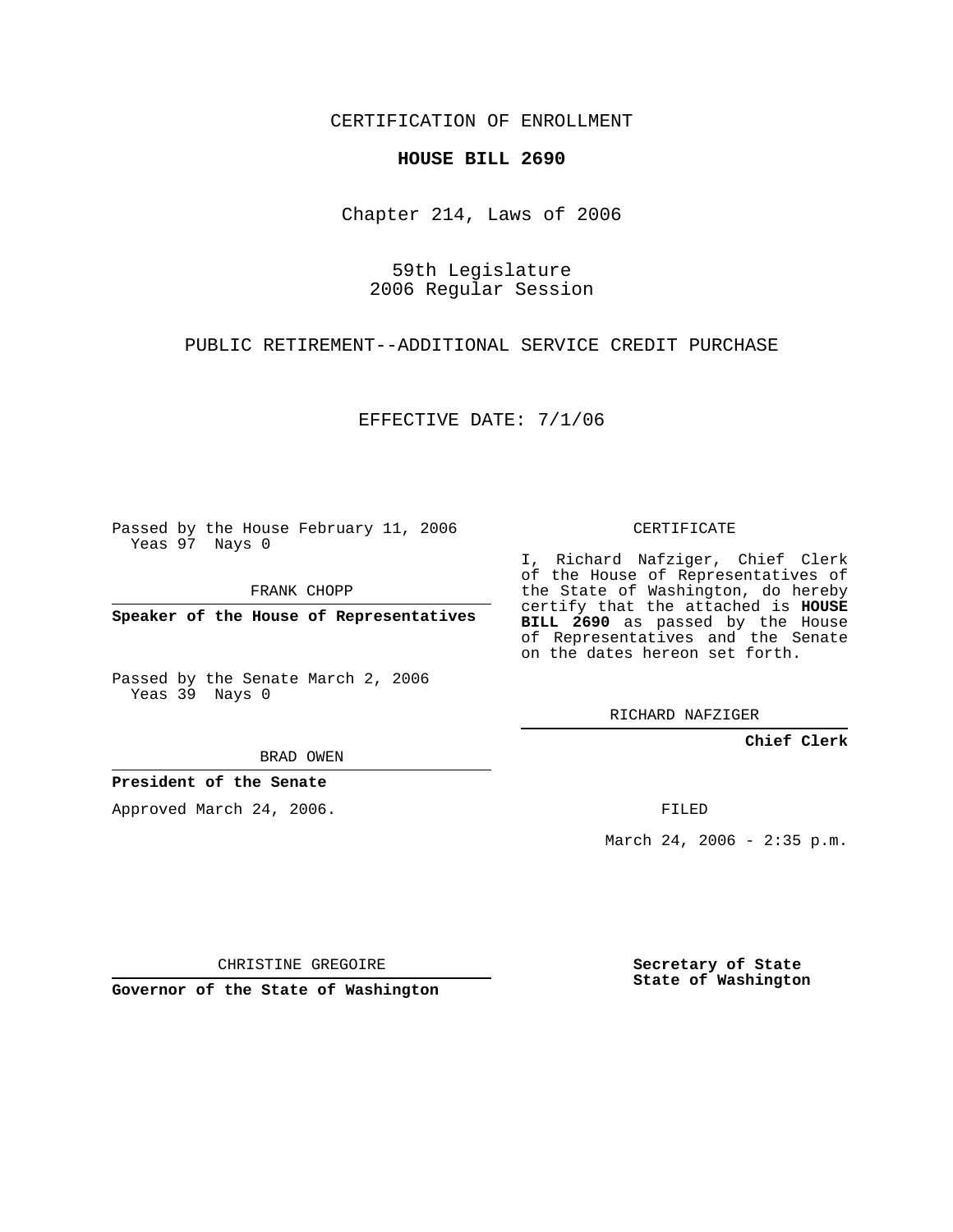## **HOUSE BILL 2690** \_\_\_\_\_\_\_\_\_\_\_\_\_\_\_\_\_\_\_\_\_\_\_\_\_\_\_\_\_\_\_\_\_\_\_\_\_\_\_\_\_\_\_\_\_

\_\_\_\_\_\_\_\_\_\_\_\_\_\_\_\_\_\_\_\_\_\_\_\_\_\_\_\_\_\_\_\_\_\_\_\_\_\_\_\_\_\_\_\_\_

Passed Legislature - 2006 Regular Session

## **State of Washington 59th Legislature 2006 Regular Session**

**By** Representatives Crouse, Conway, Lovick, Hunt, Green, Sells, Quall, Simpson, Moeller and Morrell; by request of Select Committee on Pension Policy

Read first time 01/12/2006. Referred to Committee on Appropriations.

 AN ACT Relating to permitting members of the public employees' retirement system, the teachers' retirement system, the school employees' retirement system, the public safety employees' retirement system, plan 1 of the law enforcement officers' and fire fighters' retirement system, and the Washington state patrol retirement system to make a one-time purchase of additional service credit; adding a new section to chapter 41.40 RCW; adding a new section to chapter 41.32 RCW; adding a new section to chapter 41.35 RCW; adding a new section to chapter 41.37 RCW; adding a new section to chapter 41.26 RCW; adding a new section to chapter 43.43 RCW; repealing RCW 41.40.713, 41.40.833, 41.32.767, 41.32.877, 41.35.473, and 41.35.653; and providing an effective date.

BE IT ENACTED BY THE LEGISLATURE OF THE STATE OF WASHINGTON:

 NEW SECTION. **Sec. 1.** A new section is added to chapter 41.40 RCW under the subchapter heading "provisions applicable to plan 1, plan 2, and plan 3" to read as follows:

 (1) A member eligible to retire under RCW 41.40.180, 41.40.630, or 41.40.820 may, at the time of filing a written application for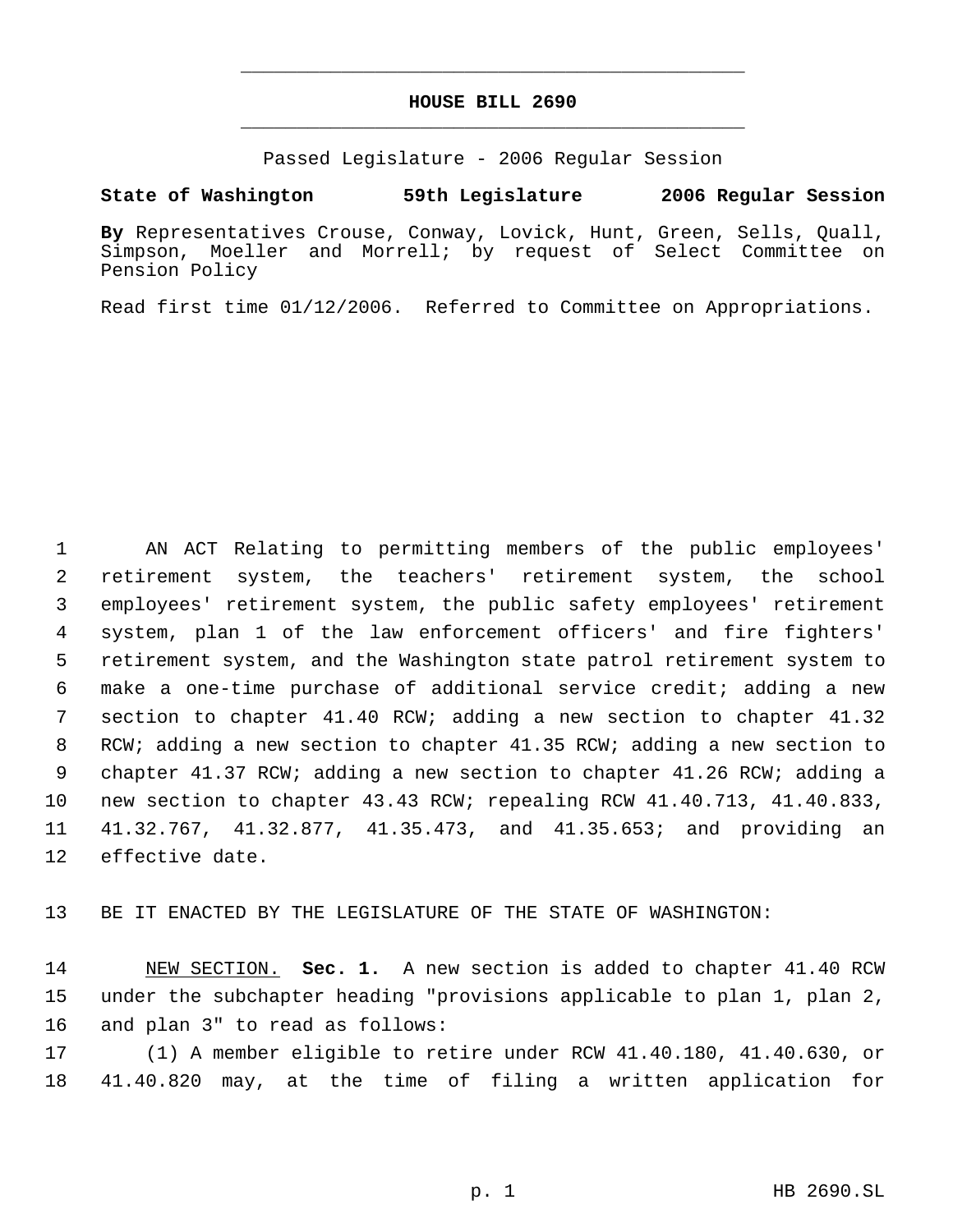retirement with the department, apply to the department to make a one- time purchase of up to five years of additional service credit.

 (2) To purchase additional service credit under this section, a member shall pay the actuarial equivalent value of the resulting increase in the member's benefit.

 (3) Subject to rules adopted by the department, a member purchasing additional service credit under this section may pay all or part of the cost with a lump sum payment, eligible rollover, direct rollover, or trustee-to-trustee transfer from an eligible retirement plan. The department shall adopt rules to ensure that all lump sum payments, rollovers, and transfers comply with the requirements of the internal revenue code and regulations adopted by the internal revenue service. The rules adopted by the department may condition the acceptance of a rollover or transfer from another plan on the receipt of information necessary to enable the department to determine the eligibility of any transferred funds for tax-free rollover treatment or other treatment under federal income tax law.

 (4) Additional service credit purchased under this section is not membership service and shall be used exclusively to provide the member with a monthly annuity that is paid in addition to the member's retirement allowance.

 NEW SECTION. **Sec. 2.** A new section is added to chapter 41.32 RCW under the subchapter heading "provisions applicable to plan 1, plan 2, and plan 3" to read as follows:

 (1) A member eligible to retire under RCW 41.32.480, 41.32.765, or 41.32.875 may, at the time of filing a written application for retirement with the department, apply to the department to make a one-time purchase of up to five years of additional service credit.

 (2) To purchase additional service credit under this section, a member shall pay the actuarial equivalent value of the resulting increase in the member's benefit.

 (3) Subject to rules adopted by the department, a member purchasing additional service credit under this section may pay all or part of the cost with a lump sum payment, eligible rollover, direct rollover, or trustee-to-trustee transfer from an eligible retirement plan. The department shall adopt rules to ensure that all lump sum payments, rollovers, and transfers comply with the requirements of the internal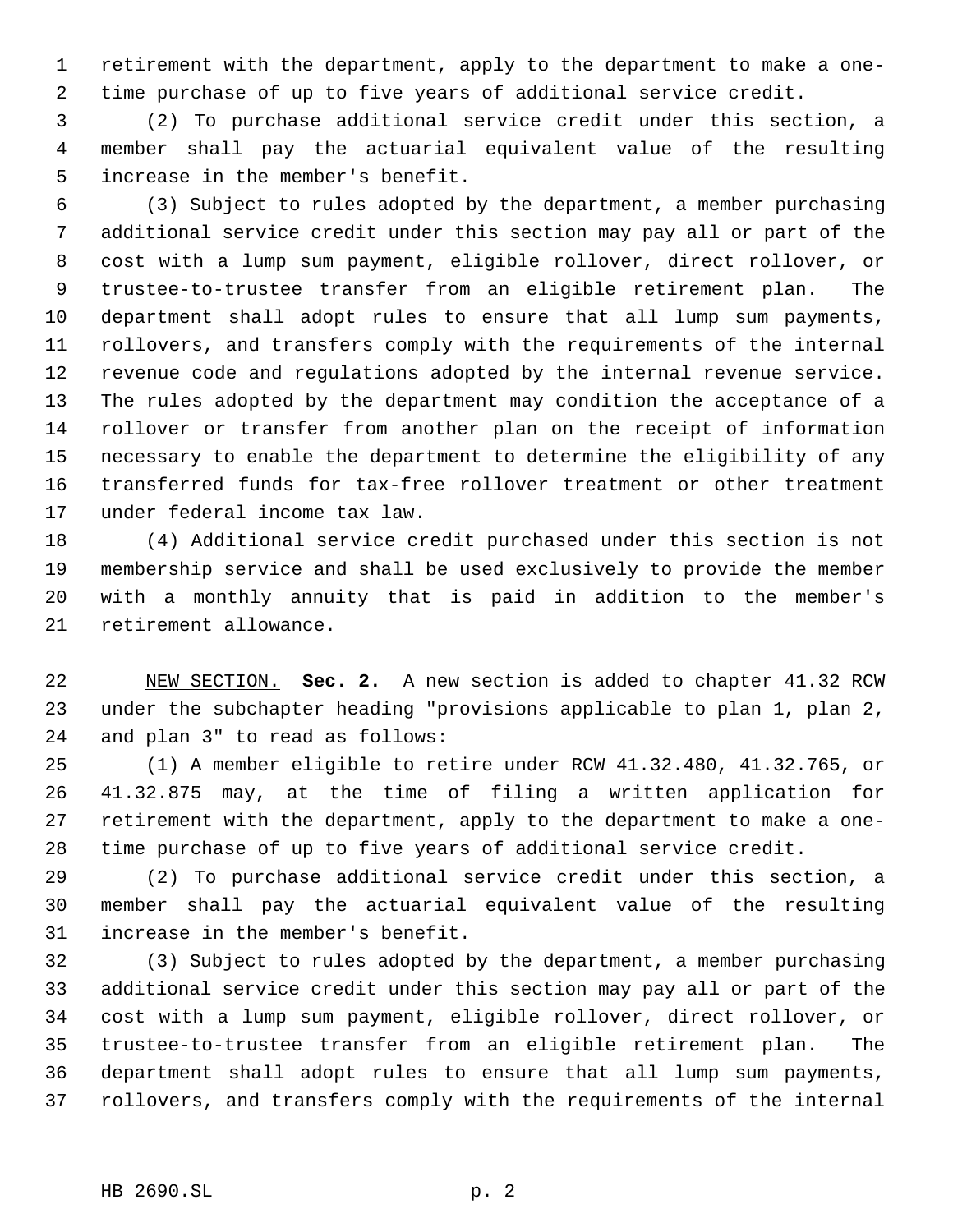revenue code and regulations adopted by the internal revenue service. The rules adopted by the department may condition the acceptance of a rollover or transfer from another plan on the receipt of information necessary to enable the department to determine the eligibility of any transferred funds for tax-free rollover treatment or other treatment under federal income tax law.

 (4) Additional service credit purchased under this section is not membership service and shall be used exclusively to provide the member with a monthly annuity that is paid in addition to the member's retirement allowance.

 NEW SECTION. **Sec. 3.** A new section is added to chapter 41.35 RCW under the subchapter heading "provisions applicable to plan 2 and plan 3" to read as follows:

 (1) A member eligible to retire under RCW 41.35.420 or 41.35.680 may, at the time of filing a written application for retirement with the department, apply to the department to make a one-time purchase of up to five years of additional service credit.

 (2) To purchase additional service credit under this section, a member shall pay the actuarial equivalent value of the resulting increase in the member's benefit.

 (3) Subject to rules adopted by the department, a member purchasing additional service credit under this section may pay all or part of the cost with a lump sum payment, eligible rollover, direct rollover, or trustee-to-trustee transfer from an eligible retirement plan. The department shall adopt rules to ensure that all lump sum payments, rollovers, and transfers comply with the requirements of the internal revenue code and regulations adopted by the internal revenue service. The rules adopted by the department may condition the acceptance of a rollover or transfer from another plan on the receipt of information necessary to enable the department to determine the eligibility of any transferred funds for tax-free rollover treatment or other treatment under federal income tax law.

 (4) Additional service credit purchased under this section is not membership service and shall be used exclusively to provide the member with a monthly annuity that is paid in addition to the member's retirement allowance.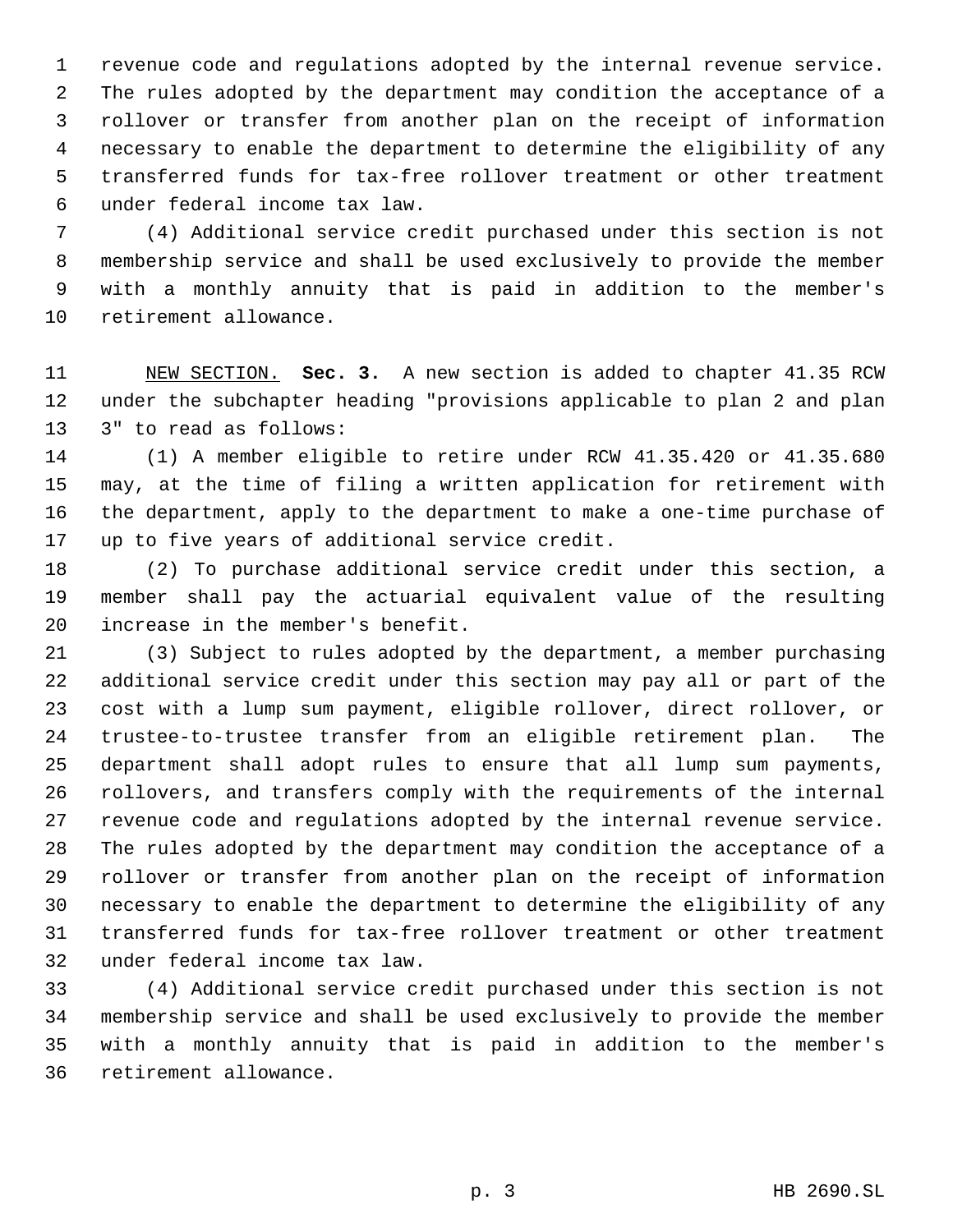NEW SECTION. **Sec. 4.** A new section is added to chapter 41.37 RCW to read as follows:

 (1) A member eligible to retire under RCW 41.37.210 may, at the time of filing a written application for retirement with the department, apply to the department to make a one-time purchase of up to five years of additional service credit.

 (2) To purchase additional service credit under this section, a member shall pay the actuarial equivalent value of the resulting increase in the member's benefit.

 (3) Subject to rules adopted by the department, a member purchasing additional service credit under this section may pay all or part of the cost with a lump sum payment, eligible rollover, direct rollover, or trustee-to-trustee transfer from an eligible retirement plan. The department shall adopt rules to ensure that all lump sum payments, rollovers, and transfers comply with the requirements of the internal revenue code and regulations adopted by the internal revenue service. The rules adopted by the department may condition the acceptance of a rollover or transfer from another plan on the receipt of information necessary to enable the department to determine the eligibility of any transferred funds for tax-free rollover treatment or other treatment under federal income tax law.

 (4) Additional service credit purchased under this section is not membership service and shall be used exclusively to provide the member with a monthly annuity that is paid in addition to the member's retirement allowance.

 NEW SECTION. **Sec. 5.** A new section is added to chapter 41.26 RCW under the subchapter heading "plan 1" to read as follows:

 (1) A member eligible to retire under RCW 41.26.090 may, at the time of filing a written application for retirement with the department, apply to the department to make a one-time purchase of up to five years of additional service credit.

 (2) To purchase additional service credit under this section, a member shall pay the actuarial equivalent value of the resulting increase in the member's benefit.

 (3) Subject to rules adopted by the department, a member purchasing additional service credit under this section may pay all or part of the cost with a lump sum payment, eligible rollover, direct rollover, or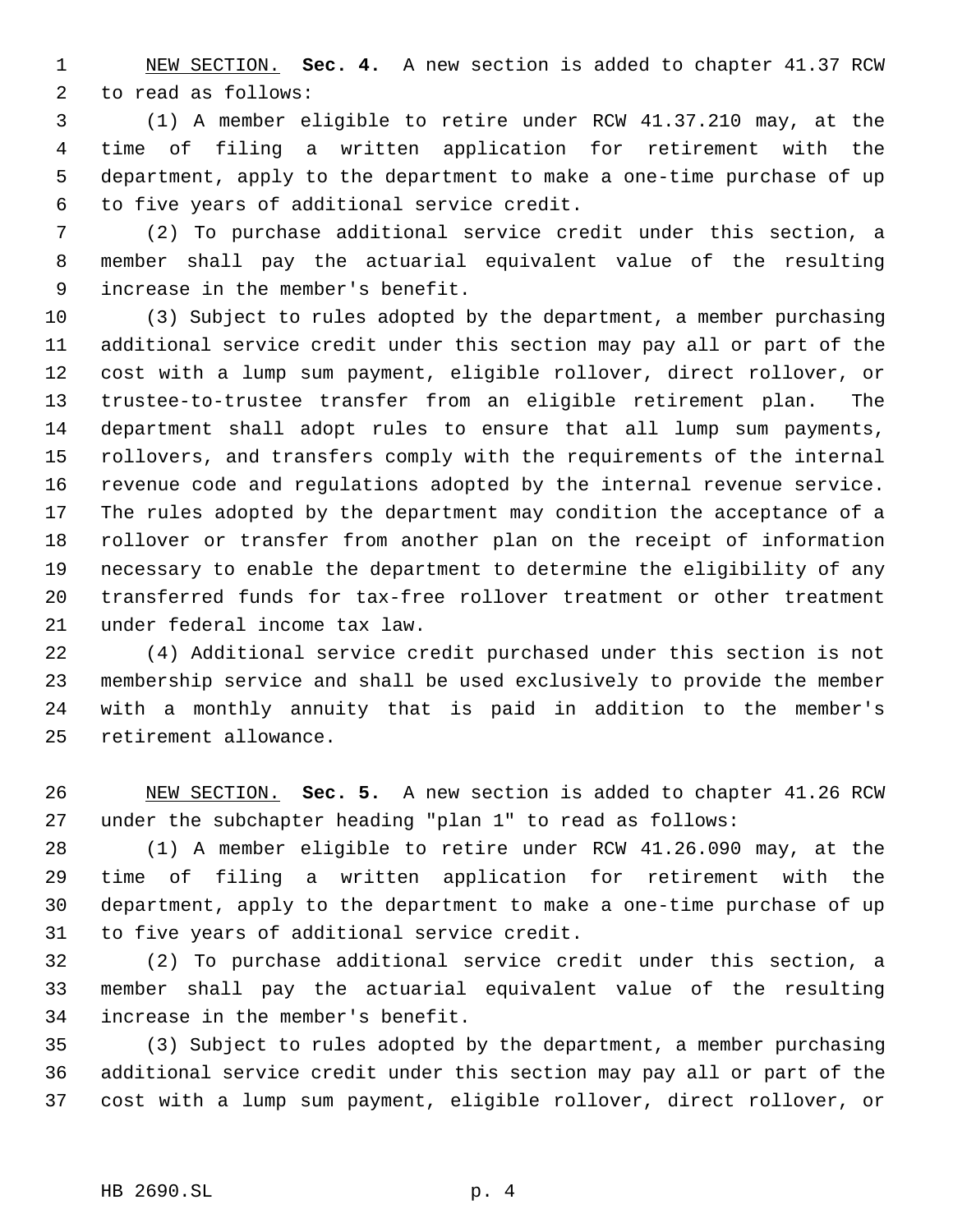trustee-to-trustee transfer from an eligible retirement plan. The department shall adopt rules to ensure that all lump sum payments, rollovers, and transfers comply with the requirements of the internal revenue code and regulations adopted by the internal revenue service. The rules adopted by the department may condition the acceptance of a rollover or transfer from another plan on the receipt of information necessary to enable the department to determine the eligibility of any transferred funds for tax-free rollover treatment or other treatment under federal income tax law.

 (4) Additional service credit purchased under this section is not membership service and shall be used exclusively to provide the member with a monthly annuity that is paid in addition to the member's retirement allowance.

 NEW SECTION. **Sec. 6.** A new section is added to chapter 43.43 RCW to read as follows:

 (1) A member eligible to retire under RCW 43.43.250 may, at the time of filing a written application for retirement with the department, apply to the department to make a one-time purchase of up to five years of additional service credit.

 (2) To purchase additional service credit under this section, a member shall pay the actuarial equivalent value of the resulting increase in the member's benefit.

 (3) Subject to rules adopted by the department, a member purchasing additional service credit under this section may pay all or part of the cost with a lump sum payment, eligible rollover, direct rollover, or trustee-to-trustee transfer from an eligible retirement plan. The department shall adopt rules to ensure that all lump sum payments, rollovers, and transfers comply with the requirements of the internal revenue code and regulations adopted by the internal revenue service. The rules adopted by the department may condition the acceptance of a rollover or transfer from another plan on the receipt of information necessary to enable the department to determine the eligibility of any transferred funds for tax-free rollover treatment or other treatment under federal income tax law.

 (4) Additional service credit purchased under this section is not membership service and shall be used exclusively to provide the member